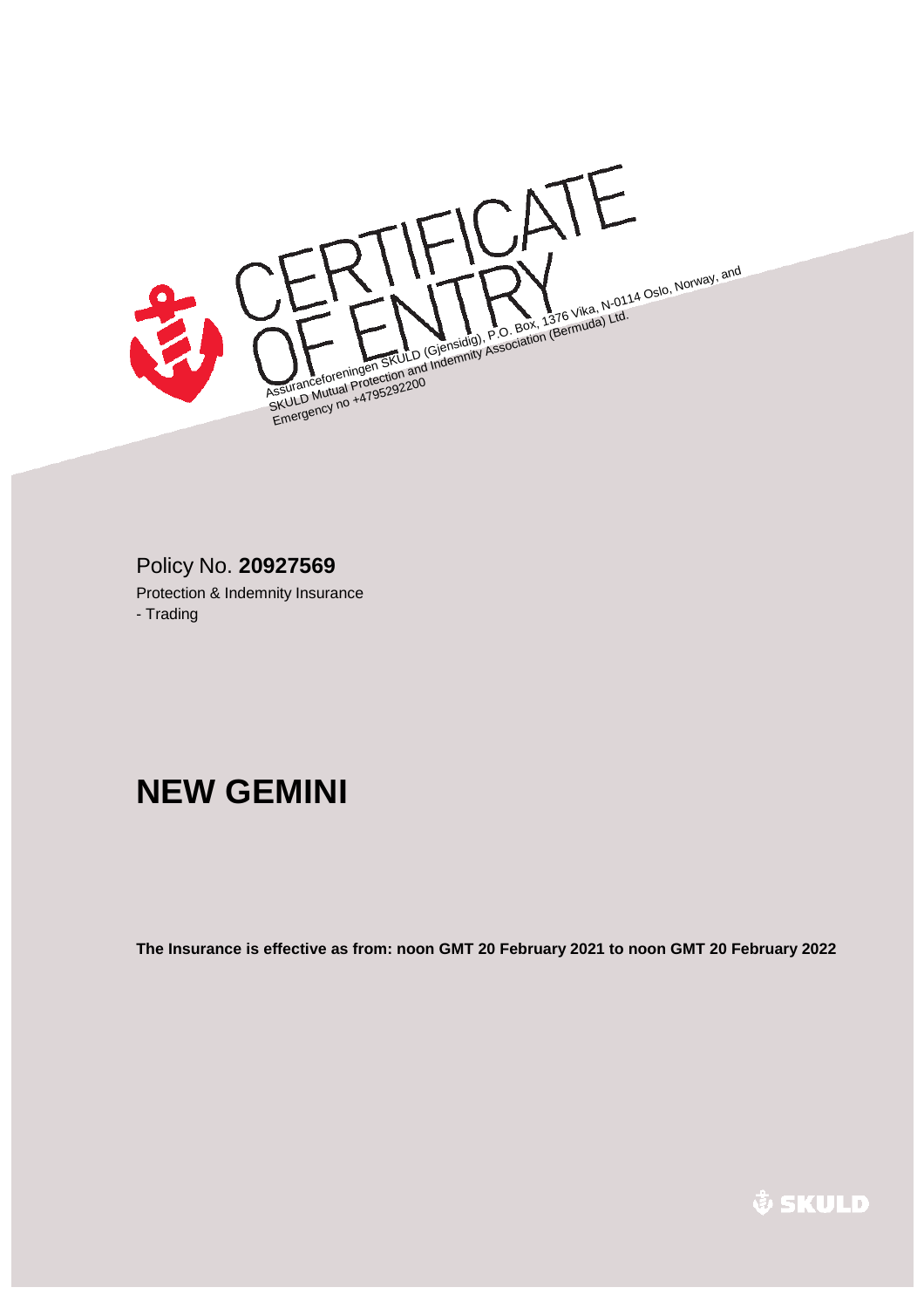

Assuranceforeningen SKULD (Gjensidig), P.O. Box, 1376 Vika, N-0114 Oslo, Norway, and SKULD Mutual Protection and Indemnity Association (Bermuda) Ltd. Emergency no +4795292200

# Policy No. **20927569**

Protection & Indemnity Insurance - Trading

This is to certify that:

#### **Member**

MB SHIPPING LIMITED **Manager/Managing Owner** Manager/Managing Owner MB SHIPPING LTD., ODESSA BRANCH SC PRESTIGE LTD.

NEW GALAXY SHIPMANAGMENT LIMITED **A CONSTRUCTED A CONSTRUCT CONSTRUCT A CONSTRUCT CONSTRUCT CONSTRUCTED** 

Principal Place of Business: 43, Bordin Street PIETA PTA 1231 Malta

Managing Owner Managing Owner

Have been registered with the Association in respect of the following Vessel :

| Name:             | <b>NEW GEMINI</b> |
|-------------------|-------------------|
| Port of Registry: | Valletta          |
| IMO:              | 9523756           |
| Year of Build:    | 2008              |
| GT:               | 2994              |
|                   |                   |

The Insurance is effective as from: noon GMT 20 February 2021 to noon GMT 20 February 2022

*This Certificate of Entry is evidence only of the contract of Indemnity Insurance between the above Member and the Association and shall not be construed as evidence of any undertaking, financial or otherwise, on the part of the Association to any other party.*

In the event that the Member tenders this Certificate of Entry as evidence of insurance under any applicable law relating to financial responsibility, or otherwise shows or offers it to any other party as evidence of insurance, such use of this Certificate by the Member is not to be taken as any indication that the Association thereby consents to act as guarantor or to be sued directly in any jurisdiction whatsoever. The *Association does not so consent.*

*The insurance provided by the Association for the vessel is governed by the Association's Statutes and Rules in force during the period of insurance stated above, except to the extent that they are modified by the special terms set out below. Each Member, Joint member and Co-Assured are bound by and deemed to know the Statutes and Rules in force during the period of insurance stated above, which are by the Association available on the Association's website www.skuld.com.*

*All of the Association's Statutes and Rules in force during the period of insurance stated above are important, but particular attention is drawn to:*

*Statute 2 which establishes that all disputes between a Member, Joint Member, Co-Assured and the Association shall be governed by Norwegian Law with the exception that the Norwegian Insurance Contracts act of 1989 shall not apply. All disputes shall be decided by Arbitration in accordance with Norwegian Law, and the arbitration proceedings shall take place in Oslo.*

*Rules 1, 4 and 45 which deal with Members, Joint Members, Co-Assureds, Affiliates and Fleet entries and the payment of premiums, calls and other sums. Joint Members and Co-Assureds shall be jointly and severally liable in respect of all premiums, calls and other sums due to the Association. Members or Joint Members named in the Certificate of Entry for one or more ships forming part of a Fleet entry shall be jointly and* 

Oslo, 16 February 2021 **Page 1 of 4**  $\overline{P}$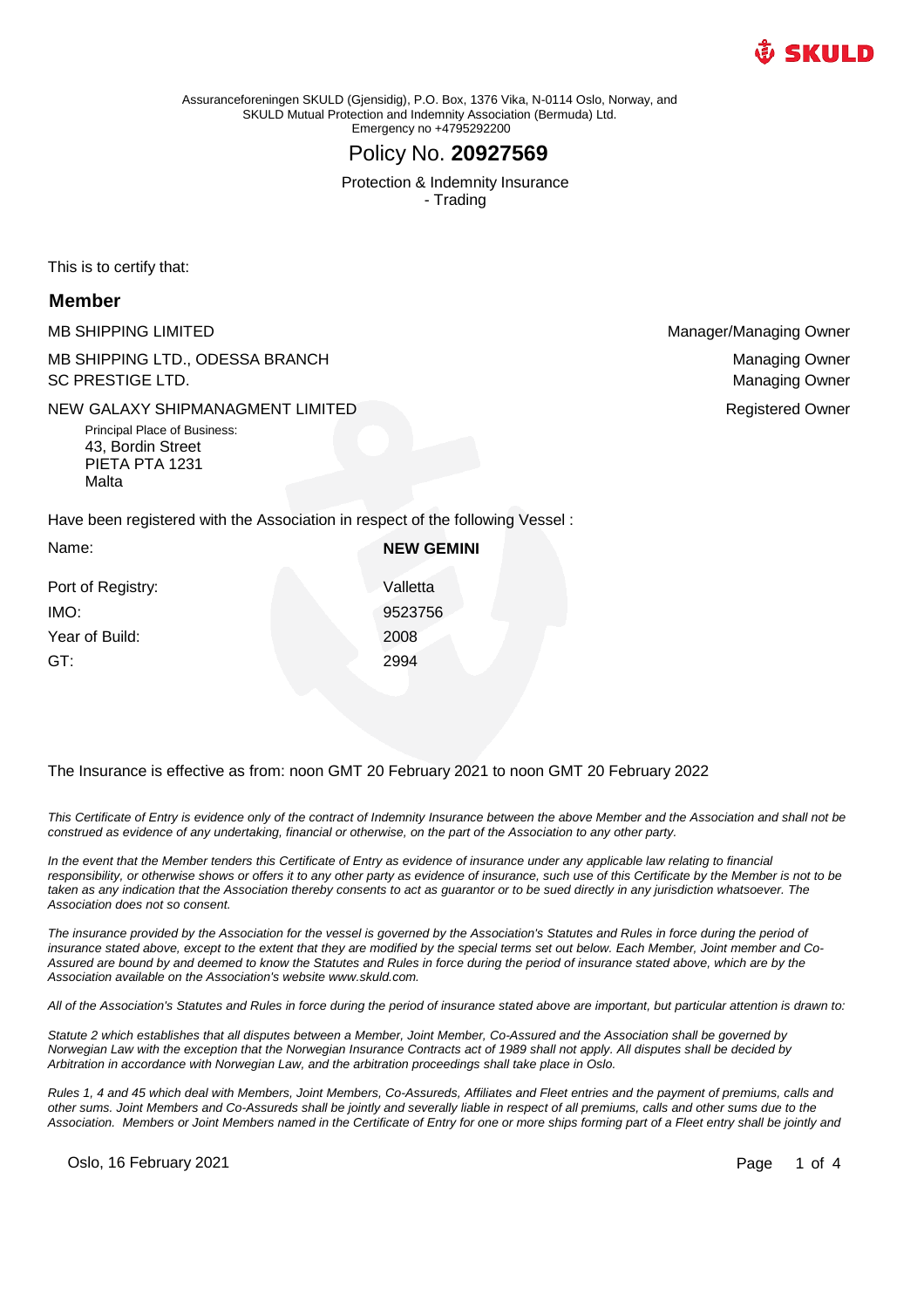

#### Policy No.: **20927569**

*severally liable in respect of premiums, calls and other sums due to the Association for any or all vessels in the fleet.*

*Rule 28 which provides that the insurance is one of Indemnity only. The Member, Joint Member, Co-Assured has no right to recover funds from the Association for insurance claims unless and until he has first paid the same.*

*Rule 14 and Appendix 5 which provide that the cover is always limited to the amount to which the Member is entitled to limit his liability. With respect to oil pollution there is an absolute limit of USD 1 billion for any one event.*

*Cover is subject to a limit of USD 3 billion, any one event, any one vessel, for claims for passengers, crew and all other persons, and further to a sub-limit of USD 2 billion in respect of passenger claims alone.*

*Insurance tax may be applicable in various jurisdictions. In accordance with Rule 4.10.4 the Member shall pay the Association the amount of any tax or duty relating to premiums or other sums paid or payable that the Association is or may become liable for.*

*Please note that in accordance with the Norwegian Insurance Contract Act of 1989 § 3-4 and our rule 3.2 this cover can be terminated by giving*  written notice to the Association prior to the 20 January or minimum 30 days prior to expiry of current insurance cover. If such termination is not *sent the cover will automatically be renewed.*

Ståle L. Hansen President and Chief Executive Officer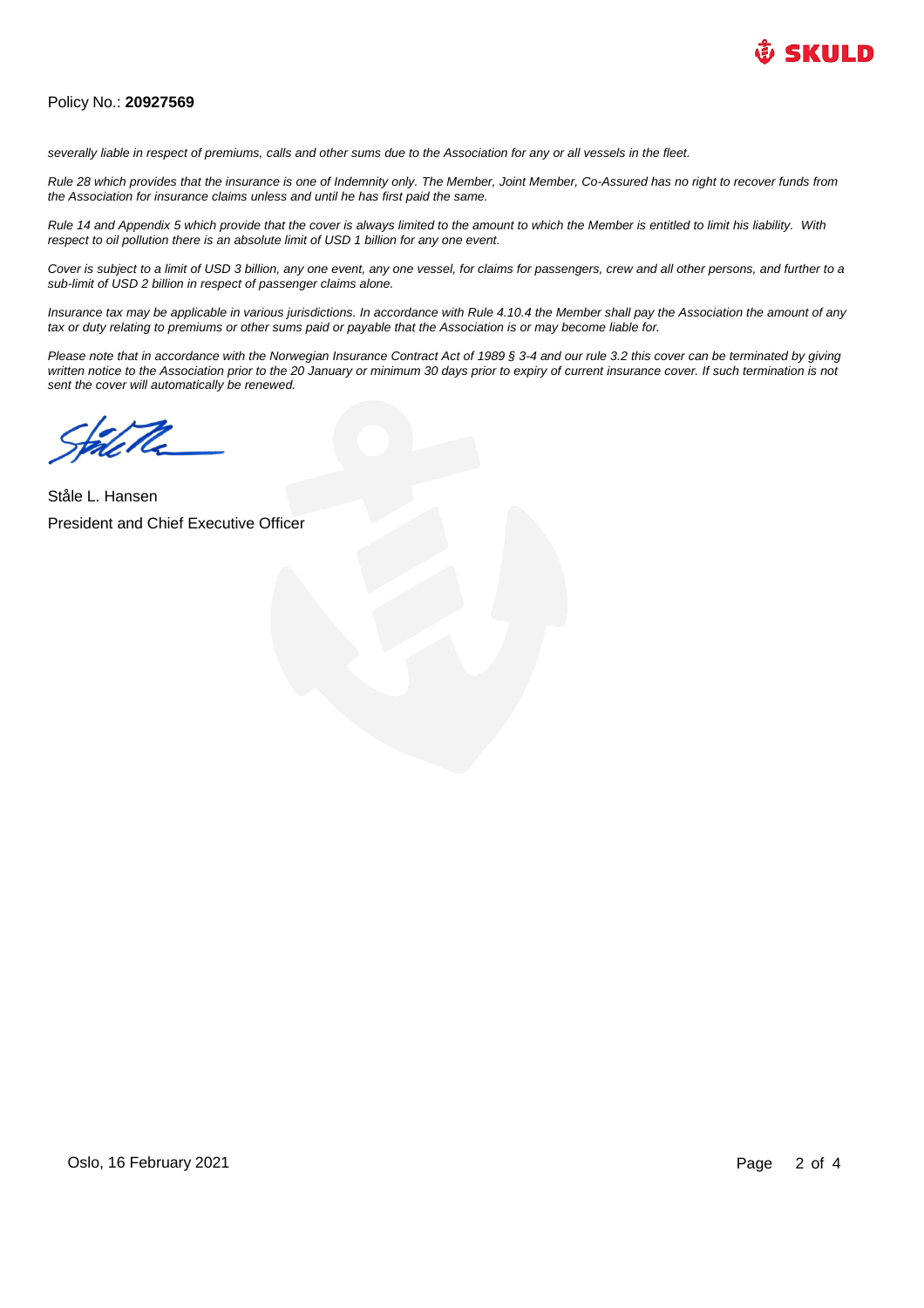

Policy No.: **20927569** 

### **General Conditions**

As per rules.

# **Cover Exclusions**

As per rules.

# **Cover Extensions**

#### **Risk:** Crew **Sub Risk:** MLC

By separate agreement cover is extended to include liabilities under Maritime Labour Convention Extension Clause 2016 (available on the Association's website www.skuld.com).

#### **Risk:** RDC

By separate agreement cover is extended to include Members liability for collision liabilities (RDC) as referred to in Rule 12.3(b), to four fourth (4/4) of the liability.

#### **Risk:** FFO

By separate agreement cover is extended to include Member's liability for contact liabilities (FFO) as referred to in Rule 12.4, to four fourth (4/4) of the liability.

## **Deductibles**

In accordance with Appendix 4 of the Association's Rules, however:

#### **Other claims (para 1.1)**

Other claims (para 1.1): USD 9,500 any one event any one vessel any one category

**Risk:** Cargo

Cargo (para 1.2.) USD 9,500 any one event any one vessel any one category

#### **Risk:** Extra Cargo handling Cost

Liability for extra cargo handling cost USD 9,500 any one event any one vessel any one category

**Risk:** Crew

Crew (para 1.3) USD 4,000 any one event any one vessel any one category

#### **Risk:** Pollution

Pollution (para 1.4) USD 9,500 any one event any one vessel any one category

# **Risk:** RDC

RDC (para 1.5) USD 44,500 any one event any one vessel any one category

# **Risk:** FFO

FFO (para 1.5) USD 44,500 any one event any one vessel any one category

Oslo, 16 February 2021 **Page 3 of 4** Page 3 of 4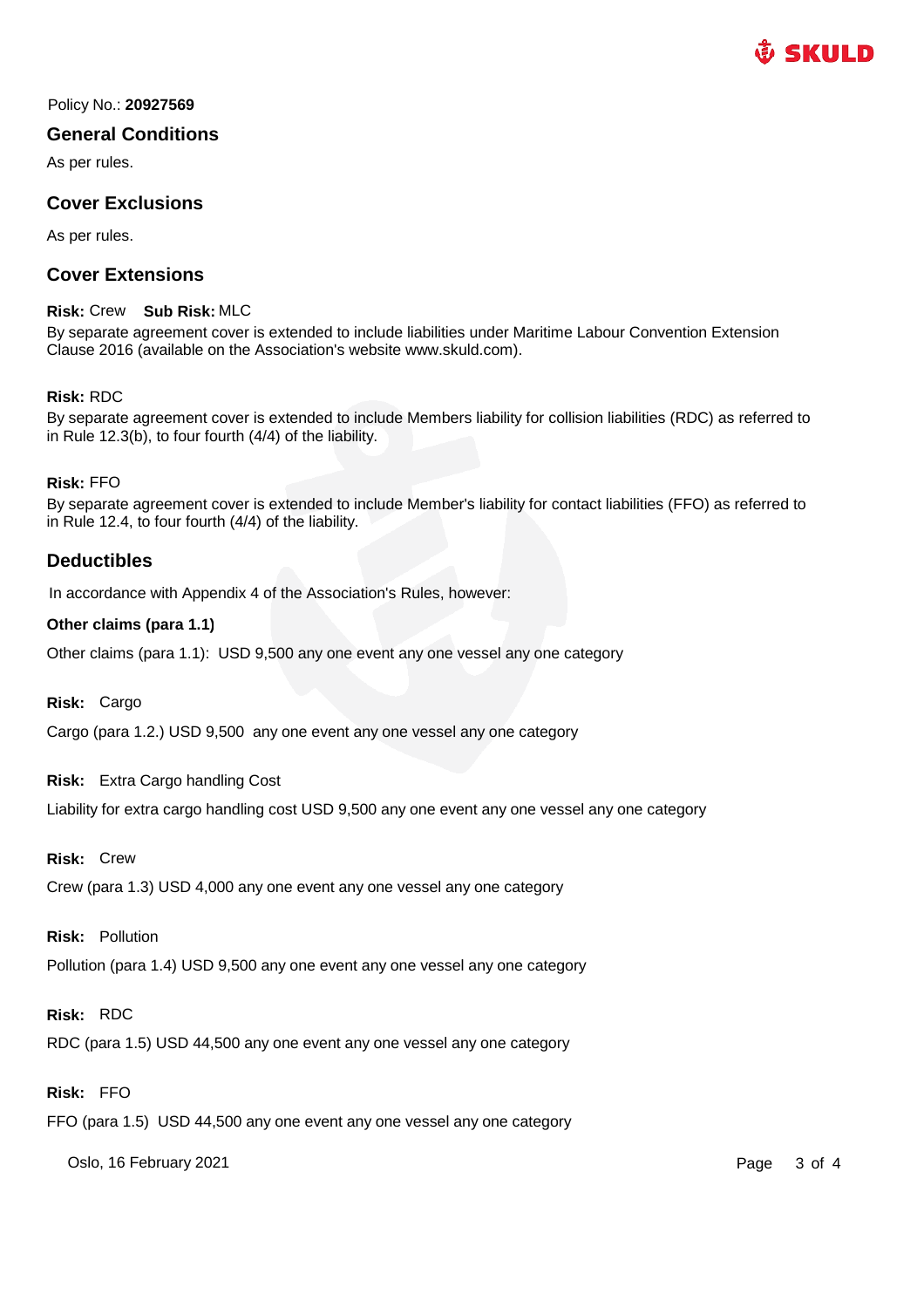

Policy No.: **20927569** 



Oslo, 16 February 2021 2021 2021 20:30 Page 4 of 4